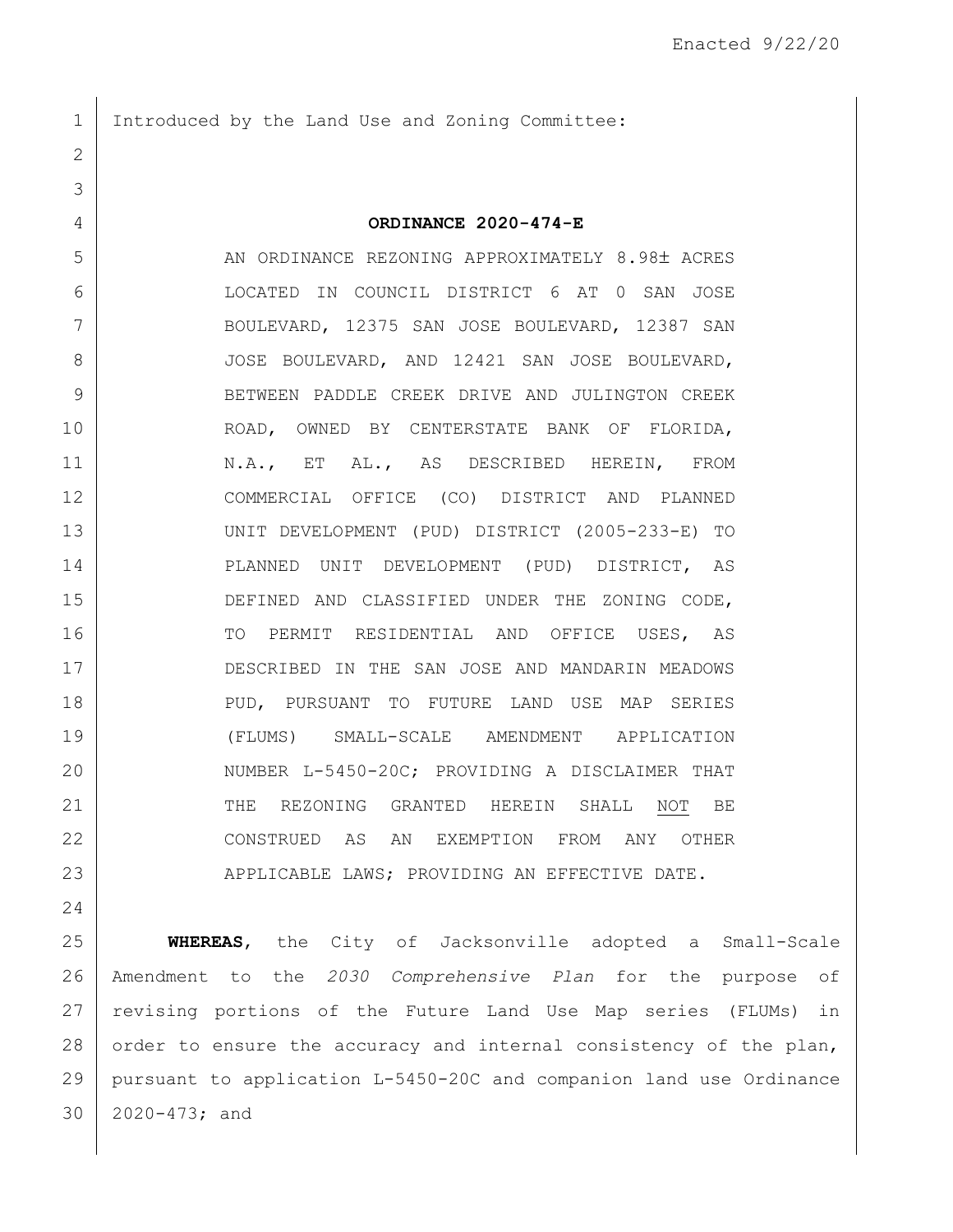**WHEREAS**, in order to ensure consistency of zoning district with the *2030 Comprehensive Plan* and the adopted companion Small- Scale Amendment L-5450-20C, an application to rezone and reclassify from Commercial Office (CO) District and Planned Unit Development (PUD) District (2005-233-E) to Planned Unit Development (PUD) District was filed by Paul M. Harden, Esq., on behalf of the owners 7 of approximately 8.98± acres of certain real property in Council 8 District 6, as more particularly described in Section 1; and

 **WHEREAS**, the Planning and Development Department, in order to ensure consistency of this zoning district with the *2030 Comprehensive Plan*, has considered the rezoning and has rendered an 12 | advisory opinion; and

13 **WHEREAS**, the Planning Commission has considered the 14 | application and has rendered an advisory opinion; and

15 **WHEREAS**, the Land Use and Zoning (LUZ) Committee, after due 16 notice, held a public hearing and made its recommendation to the 17 Council; and

18 **WHEREAS**, the City Council, after due notice, held a public 19 | hearing, and taking into consideration the above recommendations as 20 well as all oral and written comments received during the public 21 | hearings, the Council finds that such rezoning is consistent with 22 the *2030 Comprehensive Plan* adopted under the comprehensive 23 planning ordinance for future development of the City of 24 Jacksonville; and

25 **WHEREAS**, the Council finds that the proposed PUD does not 26 affect adversely the orderly development of the City as embodied in 27 the *Zoning Code*; will not affect adversely the health and safety of 28 residents in the area; will not be detrimental to the natural 29 environment or to the use or development of the adjacent properties 30 in the general neighborhood; and the proposed PUD will accomplish 31 the objectives and meet the standards of Section 656.340 (Planned

 $- 2 -$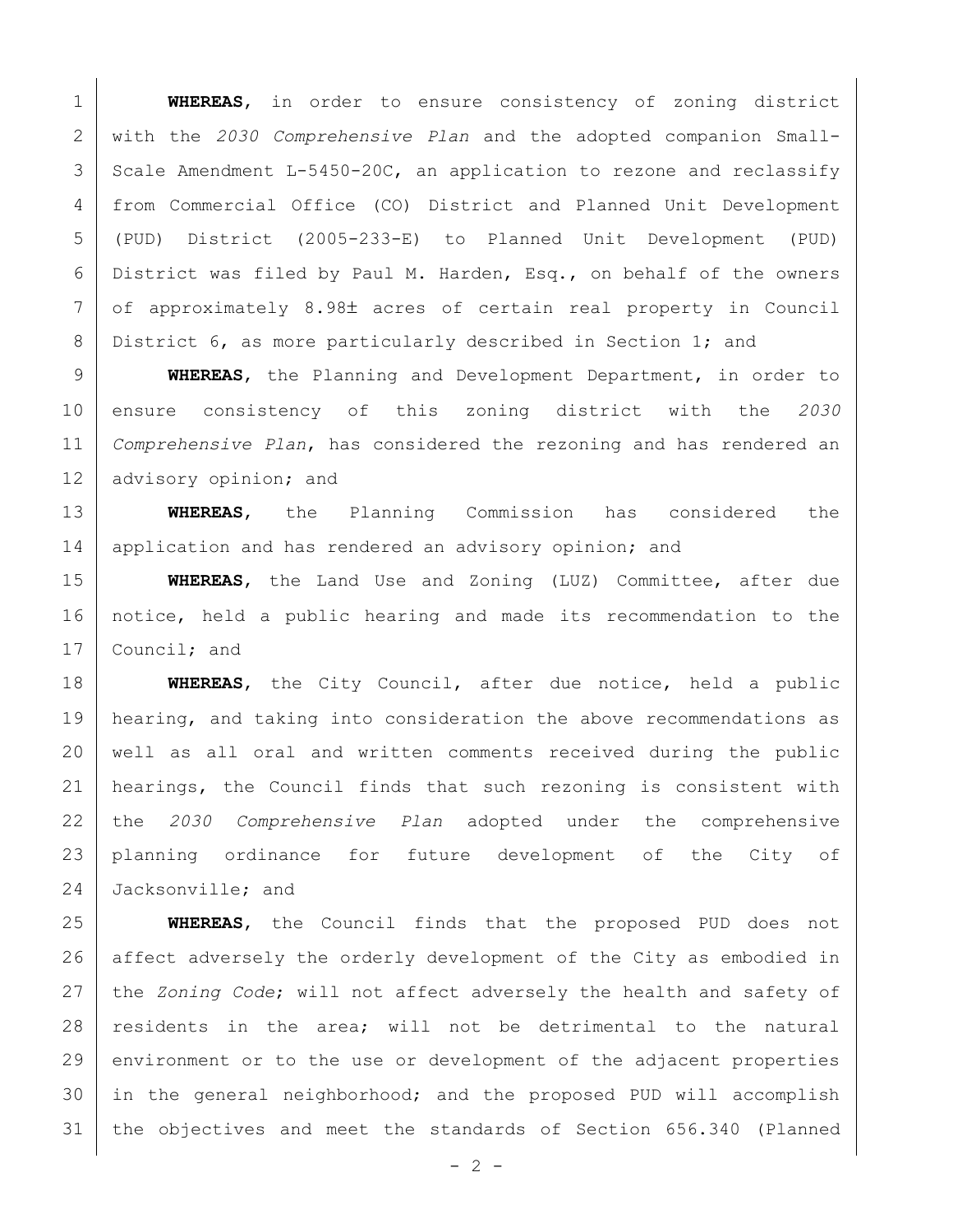Unit Development) of the *Zoning Code* of the City of Jacksonville; 2 | now, therefore

**BE IT ORDAINED** by the Council of the City of Jacksonville:

 **Section 1. Subject Property Location and Description.** The 5 | approximately 8.98± acres are located in Council District 6, at 0 6 San Jose Boulevard, 12375 San Jose Boulevard, 12387 San Jose Boulevard, and 12421 San Jose Boulevard, between Paddle Creek Drive and Julington Creek Road, as more particularly described in **Exhibit 1**, dated May 27, 2020, and graphically depicted in **Exhibit 2**, both of which are **attached hereto** and incorporated herein by this 11 | reference (Subject Property).

 **Section 2. Owner and Applicant Description.** The Subject Property is owned by Centerstate Bank of Florida, N.A., et al. The 14 | applicant is Paul M. Harden, Esq., 501 Riverside Avenue, Suite 901, Jacksonville, Florida; (904) 396-5731.

 **Section 3. Property Rezoned.** The Subject Property, pursuant to adopted companion Small-Scale Amendment L-5450-20C, is hereby rezoned and reclassified from Commercial Office (CO) District and Planned Unit Development (PUD) District (2005-233-E) to Planned Unit Development (PUD) District. This new PUD district 21 shall generally permit residential and office uses, and is described, shown and subject to the following documents, **attached hereto**:

**Exhibit 1** – Legal Description dated May 27, 2020.

**Exhibit 2** – Subject Property per P&DD.

**Exhibit 3** – Written Description dated July 9, 2020.

**Exhibit 4** – Site Plan dated July 9, 2020.

 **Section 4. Contingency.** This rezoning shall not become effective until 31 days after adoption of the companion Small-Scale Amendment unless challenged by the state land planning agency; and further provided that if the companion Small-Scale Amendment is

 $- 3 -$